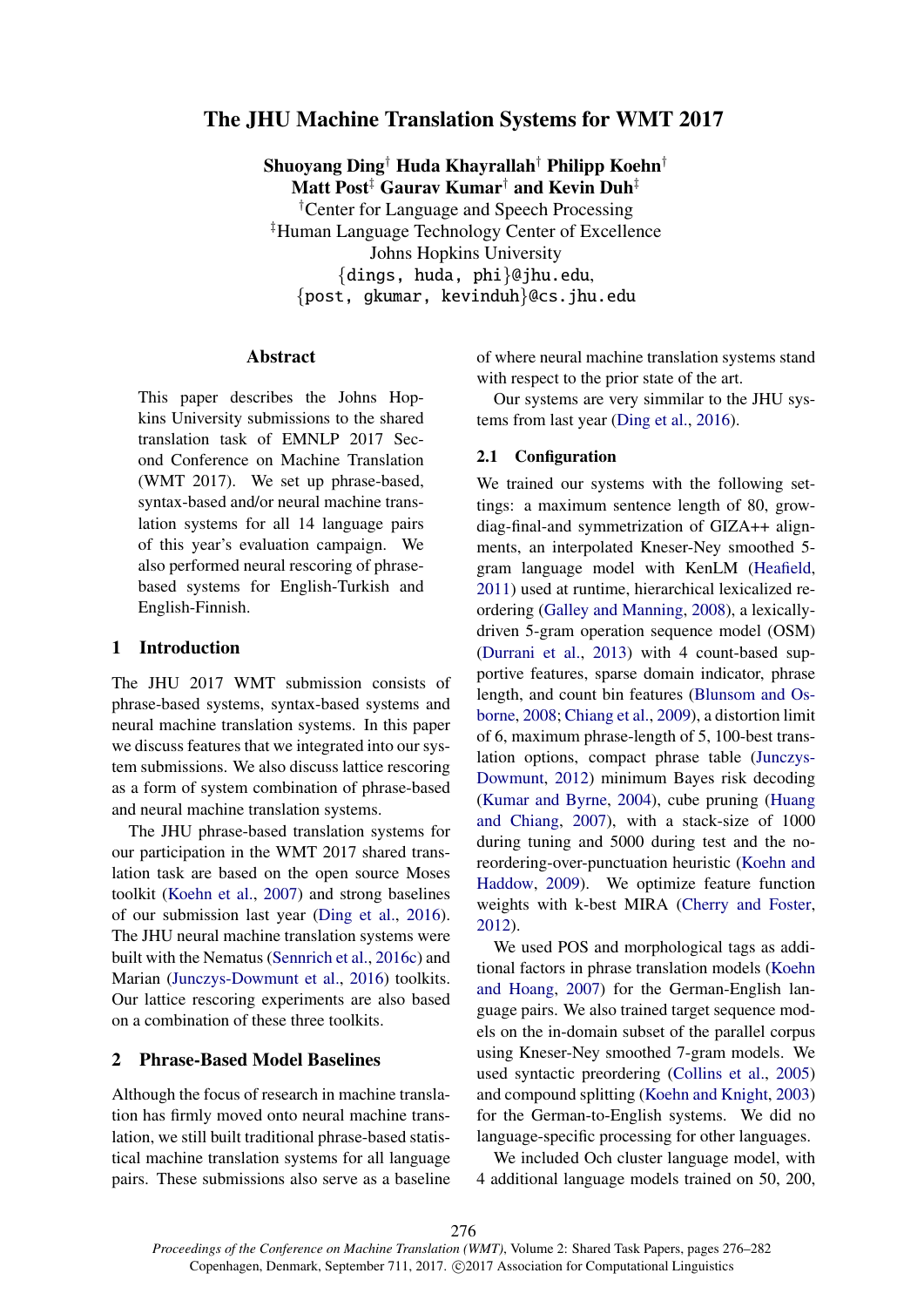| <b>Language Pair</b> | <b>Sentences</b> |
|----------------------|------------------|
| German-English       | 21,243           |
| Czech-English        | 21,730           |
| Finnish-English      | 2,870            |
| Latvian-English      | 984              |
| Russian-English      | 11,824           |
| Turkish-English      | 1,001            |
| Chinese-English      | 1,000            |

Table 1: Tuning set sizes for phrase and syntaxbased system

500, and 2000 clusters (Och, 1999) using mkcls. In addition, we included a large language model based on the CommonCrawl monolingual data (Buck et al., 2014).

The systems were tuned on a very large tuning set consisting of the test sets from 2008-2015, with a total of up to 21,730 sentences (see Table 1). We used newstest2016 as development test set. Significantly less tuning data was available for Finnish, Latvian, and Turkish.

### 2.2 Results

Table 2 shows results for all language pairs, except for Chinese–English, for which we did not built phrase-based systems. Our phrase-based systems were clearly outperformed by NMT systems for all language pairs, by a difference of 3.2 to 8.3 BLEU points. The difference is most dramatic for languages with rich morphology (Turkish, Finnish).

# 3 Syntax-based Model Baselines

We built syntax-based model baselines for both directions of Chinese-English language pairs because our previous experiments indicate that syntax-based machine translation systems generally outperform phrase-based machine translation systems by a large margin. Our system setup was largely based on our syntax-based system setup for last year's evaluation (Ding et al., 2016).

#### 3.1 Configuration

Our syntax-based systems were trained with all the CWMT and UN parallel data provided for the evaluation campaign. We also used the monolingual data from news crawl 2007-2016, the English Gigaword, and the English side of Europarl corpus. The CWMT 2008 multi-reference dataset were used for tuning (see statistics in Table 1).

For English data, we used the scripts from Moses (Koehn et al., 2007) to tokenize our data, while for Chinese data we carried out word segmentation with Stanford word segmenter (Chang et al., 2008). We also normalized all the Chinese punctuations to their English counterparts to avoid disagreement across sentences. We parsed the tokenized data with Berkeley Parser (Petrov and Klein, 2007) using the pre-trained grammar provided with the toolkit, followed by right binarization of the parse. Finally, truecasing was performed on all the English texts. Due to the lack of casing system, we did not perform truecasing for any Chinese texts.

We performed word alignment with fast-align (Dyer et al., 2013) due to the huge scale of this year's training data and grow-diag-final-and heuristic for alignment symmetrization. We used the GHKM rule extractor implemented in Moses to extract SCFG rules from the parallel corpus. We set the maximum number of nodes (except target words) in the rules (MaxNodes) to 30, maximum rule depth (MaxRuleDepth) to 7, and the number of non-part-of-speech, non-leaf constituent labels (MaxRuleSize) to 7. We also used count bin features for the rule scoring as our phrase-based systems (Blunsom and Osborne, 2008)(Chiang et al., 2009). We used the same language model and tuning settings as the phrase-based systems.

While BLEU score was used both for tuning and our development experiments, it is ambiguous when applied for Chinese outputs because Chinese does not have explicit word boundaries. For discriminative training and development tests, we evaluate the Chinese output against the automatically-segmented Chinese reference with multi-bleu.perl scripts in Moses (Koehn et al., 2007).

#### 3.2 Results

Our development results on newsdev2017 are shown in Table 3. Similar to the phrase-based system, the syntax-based system is also outperformed by NMT systems for both translation directions.

### 4 Neural Machine Translation<sup>1</sup>

We built and submitted neural machine translation systems for both Chinese-English and English-Chinese language pairs. These systems are trained

 $<sup>1</sup>$ All the scripts and configurations that were used to train</sup> our neural machine translation systems can be retrieved at https://github.com/shuoyangd/nmt4clsp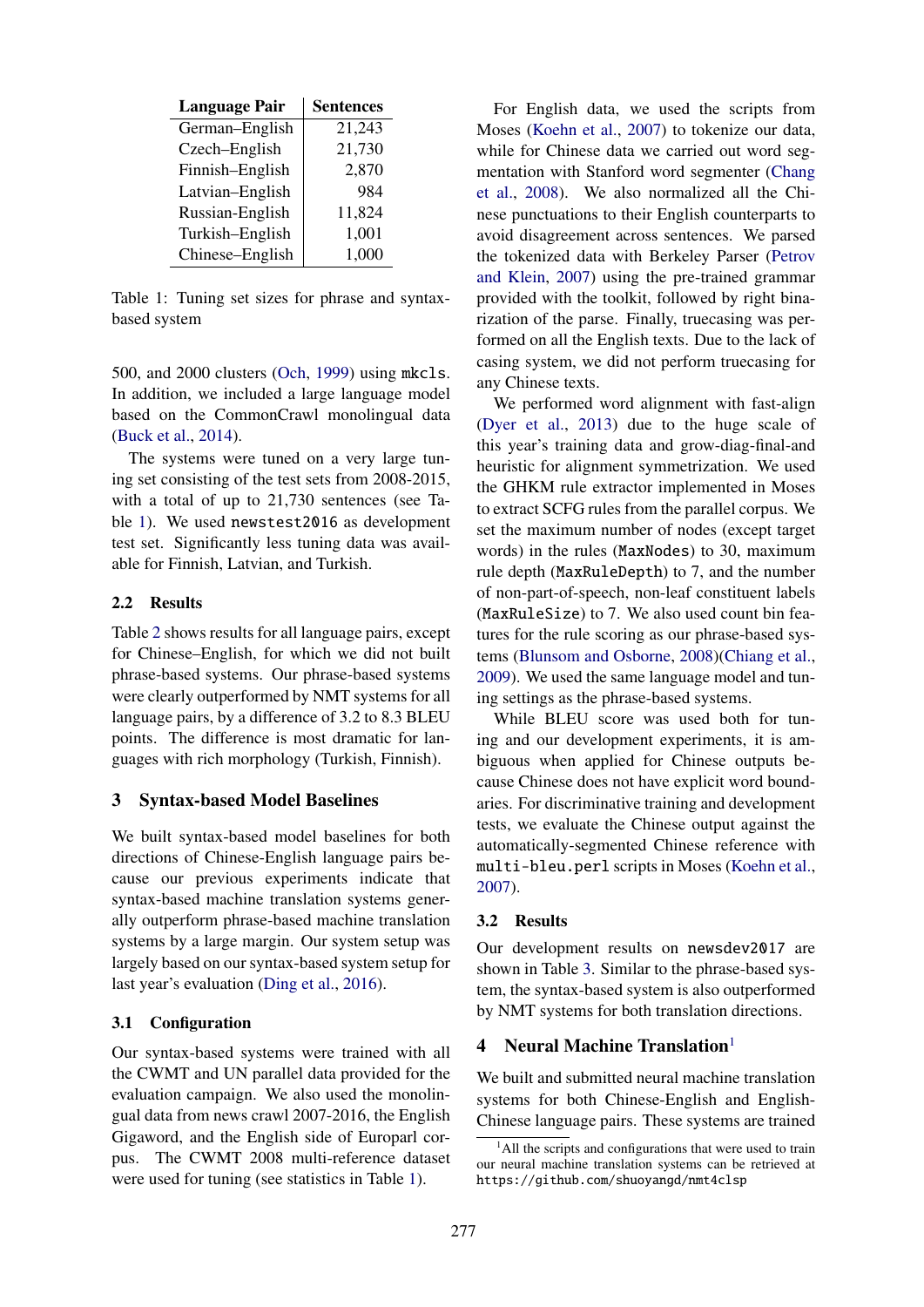| <b>Language Pair</b> | <b>JHU 2016</b> | <b>Baseline</b> | Och LM | Och+CC LM    | Och+CC LM | <b>Best NMT</b> |
|----------------------|-----------------|-----------------|--------|--------------|-----------|-----------------|
|                      |                 | newstest2016    |        | newstest2017 |           |                 |
| English-Turkish      | 9.22            | 9.22            | 9.11   | 9.30         | 9.8       | $18.1 + 8.3$    |
| Turkish-English      | 12.94           | 13.03           | 12.92  | 12.83        | 12.6      | $20.1 + 7.5$    |
| English-Finnish      | 13.76           | 14.12           | 14.04  | 13.99        | 14.5      | $20.7 + 6.2$    |
| Finnish-English      | 19.08           | 19.72           | 19.36  | 19.16        | 20.5      |                 |
| English-Latvian      |                 | 18.66           | 18.71  | 18.85        | 14.4      | $20.1 + 5.7$    |
| Latvian-English      |                 | 25.82           | 26.03  | 26.12        | 16.8      | $20.0 + 3.2$    |
| English-Russian      | 23.99           | 21.45           |        | 23.16        | 25.3      | $29.8 + 4.5$    |
| Russian-English      | 27.88           | 24.47           |        | 27.22        | 31.5      | $34.7 + 3.2$    |
| English-Czech        | 23.56           |                 |        | 23.05        | 19.1      | $22.8 + 3.7$    |
| Czech-English        | 30.37           | 29.84           | 29.98  | 29.80        | 26.5      | $30.9 + 4.4$    |
| English-German       | 28.35           | 28.95           |        | 28.39        | 21.6      | $28.3 + 6.7$    |
| German-English       | 34.50           |                 | 34.20  | 33.87        | 29.7      | $35.1 + 5.4$    |

Table 2: Phrase-Based Systems (cased BLEU scores)

with all the CWMT and UN parallel data provided for the evaluation campaign and newsdev2017 as the development set. For the back-translation experiments, we also included some monolingual data from new crawl 2016, which is backtranslated with our basic neural machine translation system.

#### 4.1 Preprocessing

We started by following the same preprocessing procedures for our syntax-based model baselines except that we didn't do parsing for our training data for neural machine translation systems. After these procedures, we then applied Byte Pair Encoding (BPE) (Sennrich et al., 2016c) to reduce the vocabulary size in the training data. We set the number of BPE merging operations as 49500. The resulting vocabulary size for Chinese and English training data are 64126 and 35335, respectively.

# 4.2 Training

We trained our basic neural machine translation systems (labeled base in Table 3) with Nematus (Sennrich et al., 2017). We used batch size 80, vocabulary size of 50k, word dimension 500 and hidden dimension 1024. We performed dropout with dropout rate 0.2 for the input bi-directional encoding and the hidden layer, and 0.1 for the source and target word embedding. To avoid gradient explosion, gradient clipping constant 1.0 was used. We chose AdaDelta (Zeiler, 2012) as the optimization algorithm for training and used decay rate  $\rho = 0.95$ ,  $\varepsilon = 10^{-6}$ .

We performed early stopping according to the

validation error on the development set. The validation were carried out every 5000 batch updates. The early stopping was triggered if the validation error does not decrease for more than 10 validation runs, i.e. more than 50k batch updates.

# 4.3 Decoding and Postprocessing

To enable faster decoding for validation, test and back-translation experiments (in Section 4.4), we used the decoder from Marian (Junczys-Dowmunt et al., 2016) toolkit. For all the steps where decoding is involved, we set the beam size of RNN search to 12.

The postprocessing we performed for the final submission starts with merging BPE subwords and detokenization. We then performed de-trucasing for English output, while for Chinese output we re-normalized all the punctuations to their Chinese counterparts. Note that for fair comparison, we used the same evaluation methods for English-Chinese experiments as we did for the English-Chinese syntax-based system, which means we do not detokenzize our Chinese output for our development results.

# 4.4 Enhancements: Back-translation, Right-to-left models, Ensembles

To investigate the effectiveness of incorporating monolingual information with back-translation (Sennrich et al., 2016b), we continued training on top of the base system to build another system (labeled back-trans below) that has some exposure to the monolingual data. Due to the time and hardware constraints, we only took a random sample of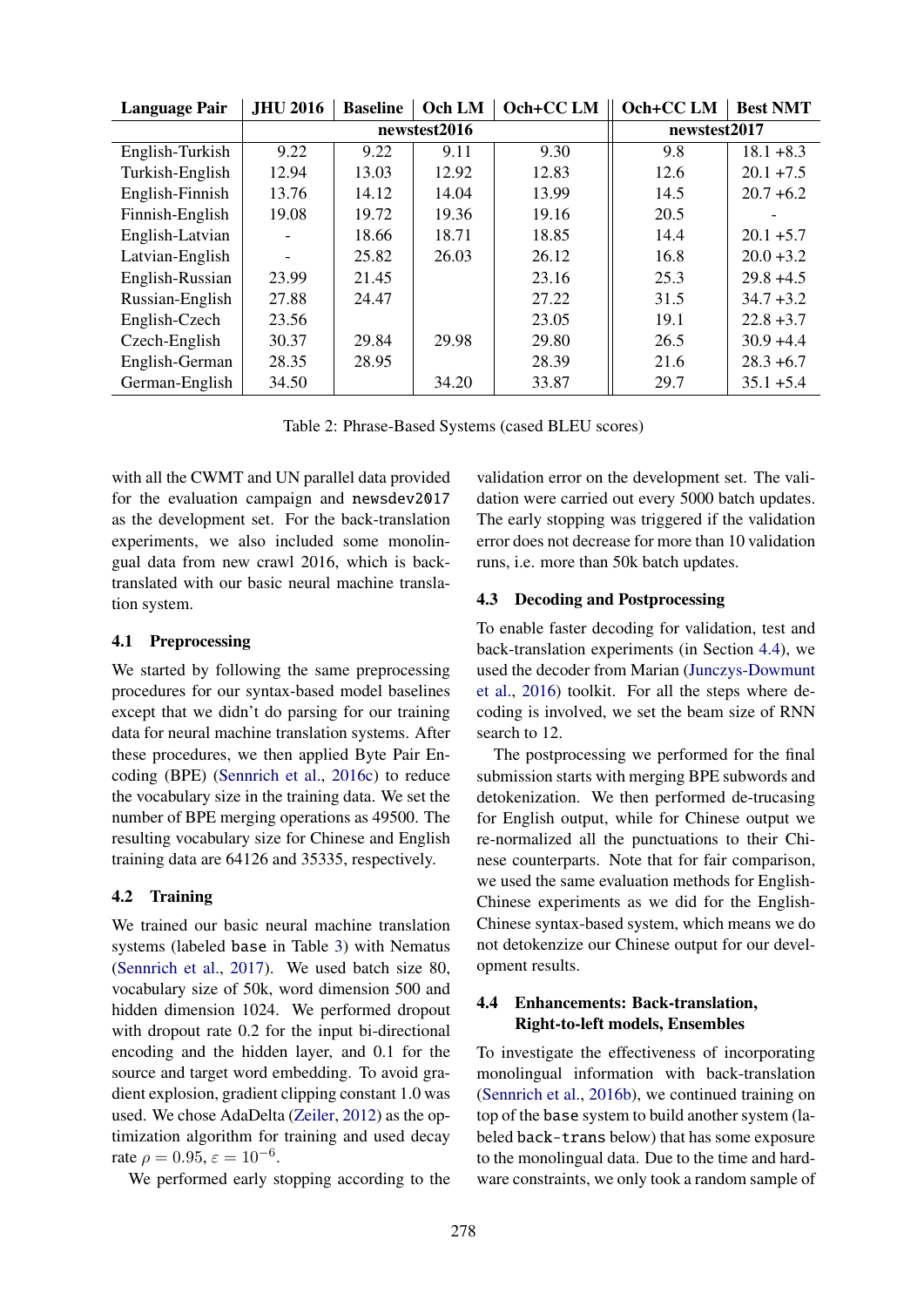| <b>Language Pairs</b> | Syntax | base<br>single | base<br>ensemble | back-trans<br>single | back-trans  <br>ensemble |
|-----------------------|--------|----------------|------------------|----------------------|--------------------------|
| Chinese-English       | 16.22  | 17.81          | 18.46            | 17.52                | 18.16                    |
| English-Chinese       | 14.43  | 17.22          | 17.95            | 17.76                | 18.60                    |

Table 3: Chinese-English and English-Chinese System Development Results on newsdev2017 (cased BLEU scores). Bold scores indicate best and submitted systems.

2 million sentences from news crawl 2016 monolingual corpus and 1.5 million sentences from preprocessed CWMT Chinese monolingual corpus from our syntax-based system run and backtranslated them with our trained base system. These back-translated pseudo-parallel data were then mixed with an equal amount of random samples from real parallel training data and used as the data for continued training. All the hyperparameters used for the continued training are exactly the same as those in the initial training stage.

Following the effort of (Liu et al., 2016) and (Sennrich et al., 2016a), we also trained right-toleft (r2l) models with a random sample of 4 million sentence pairs for both translation directions of Chinese-English language pairs, in the hope that they could lead to better reordering on the target side. But they were not included in the final submission because they turned out to hurt the performance on development set. We conjecture that our r2l model is too weak compared to both base and back-trans models to yield good reordering hypotheses.

We performed model averaging over the 4-best models for both base and back-trans systems as our combined system. The 4-best models are selected among the model dumps performed every 10k batch updates in training, and we select the models that has the highest BLEU scores on the development set. The model averaging was performed with the average.py script in Marian (Junczys-Dowmunt et al., 2016).

## 4.5 Results

Results of our neural machine translation systems on newsdev2017 are also shown in Table 3. Both of our neural machine translation systems outputperform their syntax-based counterparts by 2-4 BLEU points.

The results also indicate that the 4-best averaging ensemble uniformly performs better than single systems. However, the back-translation experiments for Chinese-English system do not improve performance. We hypothesize that the amount of our back-translated data is not sufficient to improve the model. Experiments with full-scale back-translated monolingual data are left for future work.

# 5 Rescoring

We use neural machine translation (NMT) systems to rescore the output of the phrase-based machine translation (PBMT) systems. We use two methods to do this, 500-best list rescoring, and lattice rescoring. Rescoring was performed on English-Turkish, and English-Finnish translation tasks. We combined the baseline PBMT models from Table 2, with basic NMT systems.

#### 5.1 NMT Systems

We build basic NMT systems for this task. We preprocess the data by tokenizing, truecasing, and applying Byte Pair Encoding (Sennrich et al., 2015) with 49990 merge operations. We trained the NMT systems with Nematus (Sennrich et al., 2017) on the released training corpora. We used the following settings: batch size of 80, vocabulary size of 50000, word dimension 500, and hidden dimension 1000. We performed dropout with a rate of 0.2 for the input bi-directional encoding and the hidden layer, and 0.1 for the source and target word embedding. We used Adam as the optimizer (Kingma and Ba, 2014).

We performed early stopping according to the validation error on the development set. Validation was carried out every 20000 batch updates. The early stopping was triggered if the validation error does not decrease for more than 10 validation runs, if early stopping is not triggered, we run for a maximum of 50 epochs.

We create ensembles by averaging the 3 best validation models with the average.py script in Marian (Junczys-Dowmunt et al., 2016).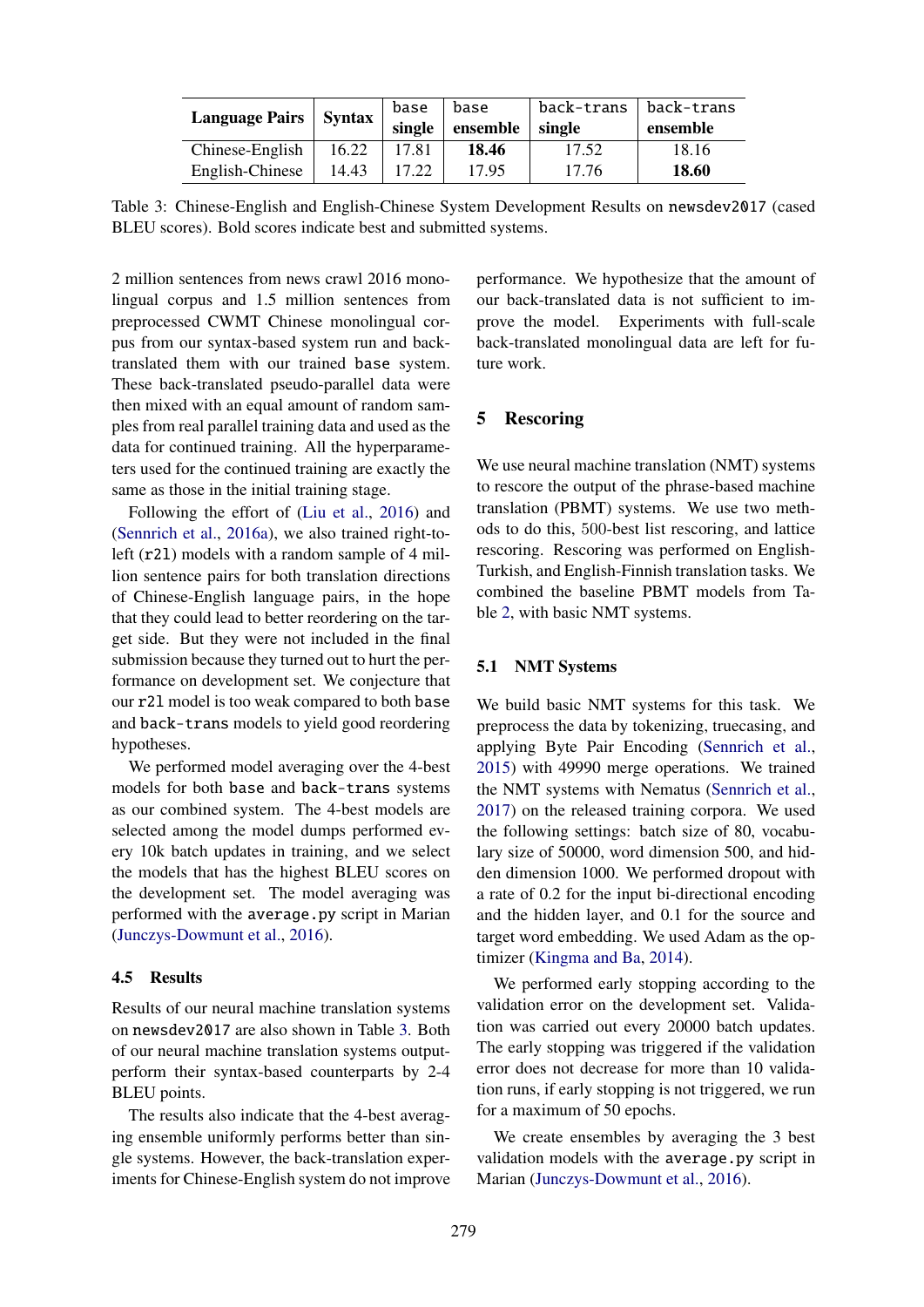| Language Pair   PBMT   NMT   NMT-Ens   N-best   Lattice    N-best   Lattice |  |  |  |  |  |  |  |
|-----------------------------------------------------------------------------|--|--|--|--|--|--|--|
|-----------------------------------------------------------------------------|--|--|--|--|--|--|--|

|                 |      | newstest2016 |      | newstest2017 |          |      |      |
|-----------------|------|--------------|------|--------------|----------|------|------|
| English-Turkish |      |              | 8.5  |              | $\bf{0}$ |      | 10.4 |
| English-Finnish | 14.1 |              | 13.6 | 14.6         | 15.5     | 14.5 | 16.0 |

Table 4: Comparison of PBMT, NMT, NMT-Ensembles, and neural rescoring of PBMT output in the form of N-best lists or lattices (cased BLEU scores)



Figure 1: The neural lattice rescorer pipeline.

#### 5.2 500-best Rescoring

We rescore 500-best candiate lists by first generating 500-best lists from Moses (Koehn et al., 2007) using the -N-best-list flag. We then use the Nematus (Sennrich et al., 2017) N-best list rescoring to rescore the list using our NMT model.

#### 5.3 Lattice Rescoring

We also rescore PBMT lattices. We generate search graphs from the PBMT system by passing the -output-search-graph parameter to Moses. The search graphs are then converted to the OpenFST format (Allauzen et al., 2007) and operations to remove epsilon arcs, determinize, minimize and topsort are applied. Since the search graphs may be prohibitively large in size, we prune them to a threshold; we tune this threshold. $<sup>2</sup>$ </sup>

The core difficulty in lattice rescoring with NMT is that its RNN architecture does not permit efficient recombination of hypotheses on the lattice. Therefore, we apply a stack decoding algorithm (similar to the one used in PBMT) which groups hypotheses by the number of target words (the paper describing this work is under review). Figure 5.3 describes this pipeline.

#### 5.4 Results

We use newstest2016 as a developement set, and report the official results from newstest2017.

Tables 5 and 6 show the development set results for pruning thresholds of .1, .25, and .5 and stack sizes of 1, 10, 100, 1000. We chose not to use a stack size of 1000 in our final systems because the improvement in devset BLEU over a stack size of

|      |      | .25  |      |
|------|------|------|------|
|      | 9.60 | 9.51 | 9.11 |
| 10   | 9.82 | 9.86 | 9.28 |
| 100  | 9.86 | 9.90 | 9.43 |
| 1000 | 9.88 | 9.92 |      |

Table 5: Grid search on the pruning  $(0.1, 0.25)$ , .5) and stack parameters (1, 10, 100, 1000) for English-Turkish newstest2016 (cased BLEU)

|      | . 1   | .25   | .5    |
|------|-------|-------|-------|
|      | 14.85 | 15.06 | 14.96 |
| 10   | 14.92 | 15.30 | 15.32 |
| 100  | 14.92 | 15.33 | 15.49 |
| 1000 | 14.94 | 15.29 | 15.53 |

Table 6: Grid search on the pruning (.1, .25, .5) and stack parameters (1, 10, 100, 1000) for English-Finnish newstest2016 (cased BLEU)

100 is not large. For our final English-Turkish system, we use a pruning threshold of .25 and a stack size of 100; for our final English-Finnish system we use a pruning threshold of .5 and a stack size of 100.

Table 4 shows development results for the baseline PBMT, NMT systems, as well as the NMT ensembles, 500-best rescoring, and lattice rescoring. We also report test results for the 500-best rescoring, and lattice rescoring. On newstest2016, lattice rescoring outperforms 500-best rescoring by .5-1.1 BLEU, and on newstest2017, lattice rescoring outperforms 500-best rescoring by 1- 1.7 BLEU. 500-best rescoring also outperforms PBMT, NMT system, and the NMT ensembles. While these results are not competitive with the best systems on newstest2017 in the evaluation campaign, it is interesting to note that lattice rescoring gave good performance among the models we compared. For future work it is worth re-running the lattice rescoring experiment using stronger baseline PBMT and NMT models.

<sup>&</sup>lt;sup>2</sup>Pruning removes arcs that do not appear on a lattice path whose score is within than  $t \otimes w$ , where w is the weight of the FSTs shortest path, and  $t$  is the pruning threshold.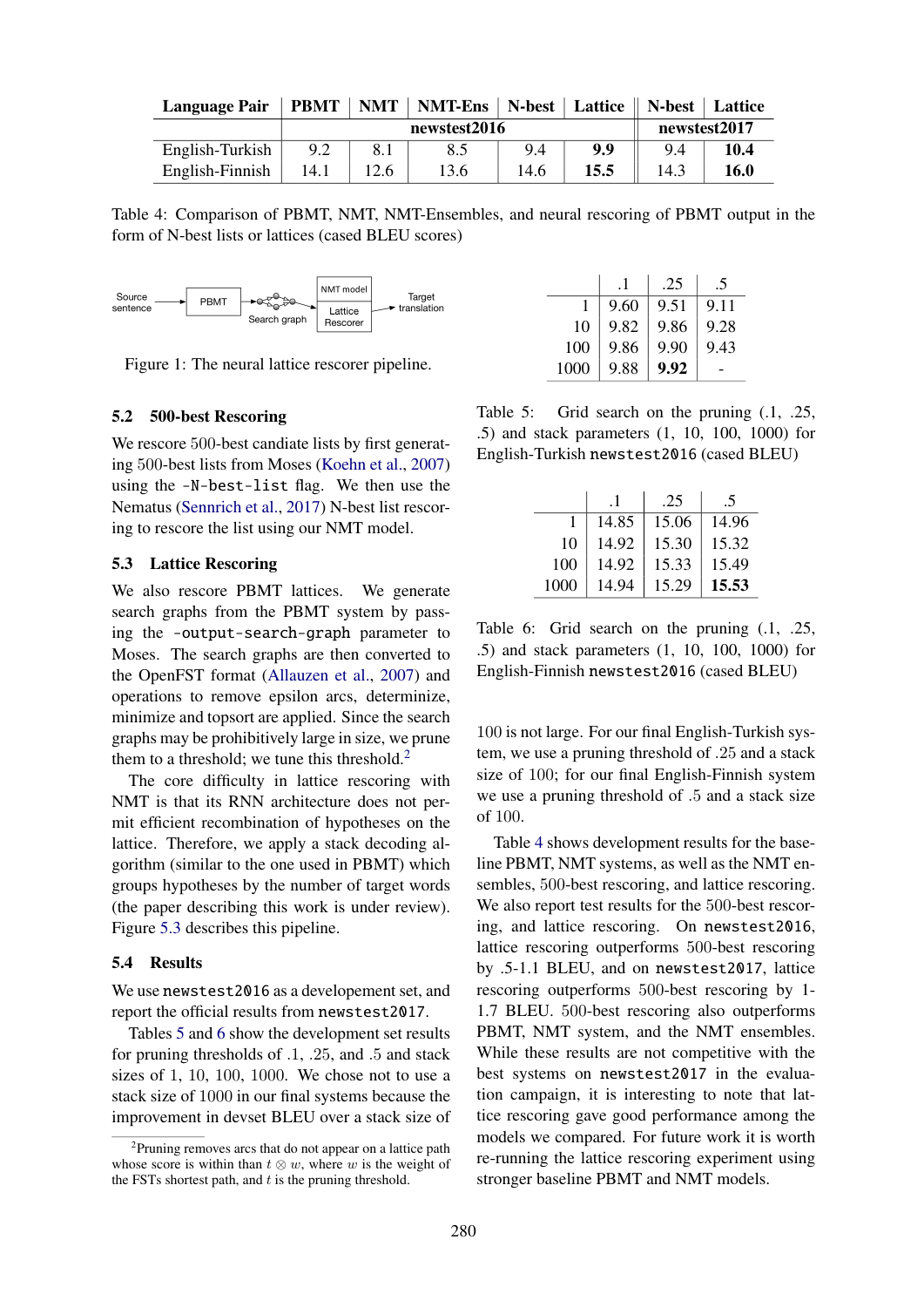#### 6 Conclusion

We submitted phrase-based systems for all 14 language pairs, syntax-based systems for 2 pairs, neural systems for 2 pairs, and two types of rescored systems for 2 pairs. While many of these systems underperformed neural systems, they provide a strong baseline to compare the new neural systems to the previous state-of-the-art phrase-based systems. The gap between our neural systems and the top performing ones can be partially explained by a lack of large-scale back-translated data, which we plan to include in future work.

# References

- Cyril Allauzen, Michael Riley, Johan Schalkwyk, Wojciech Skut, and Mehryar Mohri. 2007. OpenFst: A General and Efficient Weighted Finite-State Transducer Library. In *Proceedings of the Ninth International Conference on Implementation and Application of Automata, (CIAA 2007)*. Springer, volume 4783 of *Lecture Notes in Computer Science*, pages 11–23. http://www.openfst.org.
- Phil Blunsom and Miles Osborne. 2008. Probabilistic Inference for Machine Translation. In *Proceedings of the 2008 Conference on Empirical Methods in Natural Language Processing*. Association for Computational Linguistics, Honolulu, Hawaii, pages 215–223.
- Christian Buck, Kenneth Heafield, and Bas Van Ooyen. 2014. N-gram Counts and Language Models from the Common Crawl. *LREC* 2:4.
- Pi-Chuan Chang, Michel Galley, and Christopher D Manning. 2008. Optimizing Chinese Word Segmentation for Machine Translation Performance. In *Proceedings of the third workshop on statistical machine translation*. Association for Computational Linguistics, pages 224–232.
- Colin Cherry and George Foster. 2012. Batch Tuning Strategies for Statistical Machine Translation. In *Proceedings of the 2012 Conference of the North American Chapter of the Association for Computational Linguistics: Human Language Technologies*. Association for Computational Linguistics, Montréal, Canada, pages 427-436.
- David Chiang, Kevin Knight, and Wei Wang. 2009. 11,001 New Features for Statistical Machine Translation. In *Proceedings of Human Language Technologies: The 2009 Annual Conference of the North American Chapter of the Association for Computational Linguistics*. Association for Computational Linguistics, Boulder, Colorado, pages 218–226.
- Michael Collins, Philipp Koehn, and Ivona Kucerova. 2005. Clause Restructuring for Statistical Machine Translation. In *Proceedings of the 43rd Annual*

*Meeting of the Association for Computational Linguistics (ACL'05)*. Association for Computational Linguistics, Ann Arbor, Michigan, pages 531–540.

- Shuoyang Ding, Kevin Duh, Huda Khayrallah, Philipp Koehn, and Matt Post. 2016. The JHU Machine Translation Systems for WMT 2016. In *Proceedings of the First Conference on Machine Translation*. Association for Computational Linguistics, Berlin, Germany, pages 272–280.
- Nadir Durrani, Alexander Fraser, Helmut Schmid, Hieu Hoang, and Philipp Koehn. 2013. Can Markov Models Over Minimal Translation Units Help Phrase-Based SMT? In *Proceedings of the 51st Annual Meeting of the Association for Computational Linguistics*. Association for Computational Linguistics, Sofia, Bulgaria.
- Chris Dyer, Victor Chahuneau, and Noah A Smith. 2013. A Simple, Fast, and Effective Reparameterization of IBM Model 2. Association for Computational Linguistics.
- Michel Galley and Christopher D. Manning. 2008. A Simple and Effective Hierarchical Phrase Reordering Model. In *Proceedings of the 2008 Conference on Empirical Methods in Natural Language Processing*. Honolulu, Hawaii, pages 848–856.
- Kenneth Heafield. 2011. KenLM: Faster and Smaller Language Model Queries. In *Proceedings of the Sixth Workshop on Statistical Machine Translation*. Edinburgh, Scotland, United Kingdom, pages 187– 197.
- Liang Huang and David Chiang. 2007. Forest Rescoring: Faster Decoding with Integrated Language Models. In *Proceedings of the 45th Annual Meeting of the Association of Computational Linguistics*. Association for Computational Linguistics, Prague, Czech Republic, pages 144–151.
- M. Junczys-Dowmunt. 2012. A phrase table without phrases: Rank encoding for better phrase table compression. In Mauro Cettolo, Marcello Federico, Lucia Specia, and Andy Way, editors, *Proceedings of th 16th International Conference of the European Association for Machine Translation (EAMT)*. pages 245–252.
- Marcin Junczys-Dowmunt, Tomasz Dwojak, and Hieu Hoang. 2016. Is Neural Machine Translation Ready for Deployment? A Case Study on 30 Translation Directions. In *Proceedings of the 9th International Workshop on Spoken Language Translation (IWSLT)*. Seattle, WA.
- Diederik P. Kingma and Jimmy Ba. 2014. Adam: A Method for Stochastic Optimization. *CoRR* abs/1412.6980.
- Philipp Koehn and Barry Haddow. 2009. Edinburgh's Submission to all Tracks of the WMT 2009 Shared Task with Reordering and Speed Improvements to Moses. In *Proceedings of the Fourth Workshop*